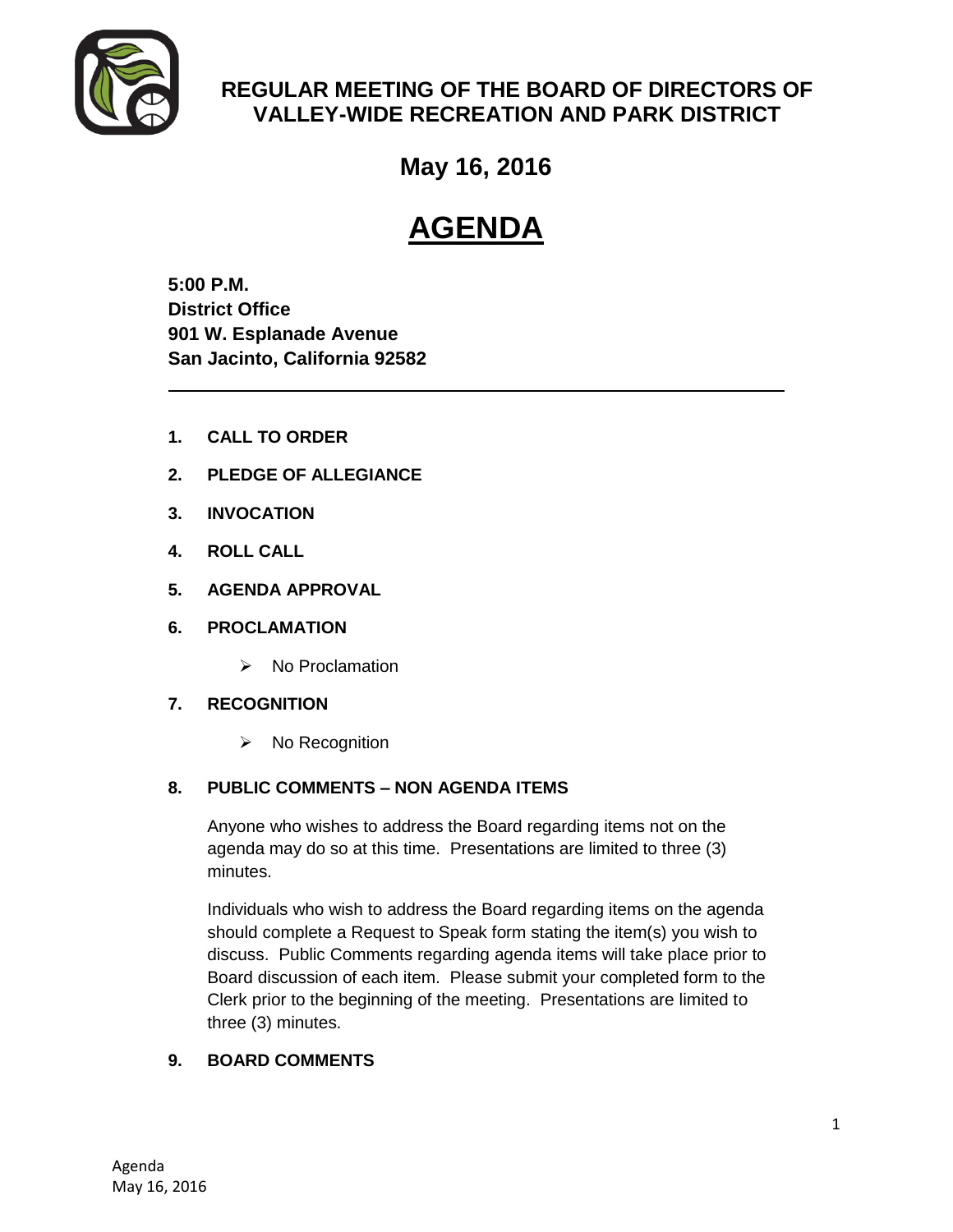**9.1.** Board members wishing to comment may do so at this time.

## **10. VALLEY-WIDE CLEARING ACCOUNTS CHECK LIST FOR APRIL 2016:**

### **11. FINANCIAL STATEMENTS FOR APRIL 2016.**

#### **12. PRESENTATION**

**12.1.** Presentation by James Edwards, Recreation Supervisor Simpson Center.

### **13. CONSENT CALENDAR**

*These items are considered routine in nature and will be approved with one motion.* 

- **13.1.** Approval of Minutes for the Regular Meeting of April 18, 2016
- **13.2.** Waiver of reading in full of any and all Ordinances listed on this Agenda and provide that they be read by title only.

### **14. PUBLIC HEARING**

# **14.1. Community Facilities District (CFD) French Valley South Zone 9**

 $\triangleright$  The expected Public Hearing for Community Facilities District French Valley South Zone 9 will be continued until the next scheduled Board of Directors meeting held at a later date. At that time the Board of Directors will hear any additional comments from anyone that would like to be heard by the Board. The Board of Directors will then consider adoption of the Resolution Establishing the Formation of a Community Facilities District which will establish the District, then consider the Resolution calling a Special Election for a Community Facilities District which will call for the Property Owner to Vote to approve the Special Tax and the appropriations limit for the District.

### **15. OLD BUSINESS**

- **15.1. No Old Business**
- **16. NEW BUSINESS**

### **16.1. Community Facilities District (CFD) Tierra Del Rey Zone 7**

 **Ordinance No. 2016-1 -** An ordinance of the Board of Directors of Valley-Wide Recreation and Park District, authorizing the levy of special taxes in a Community Facilities District Valley-Wide Recreation and Park District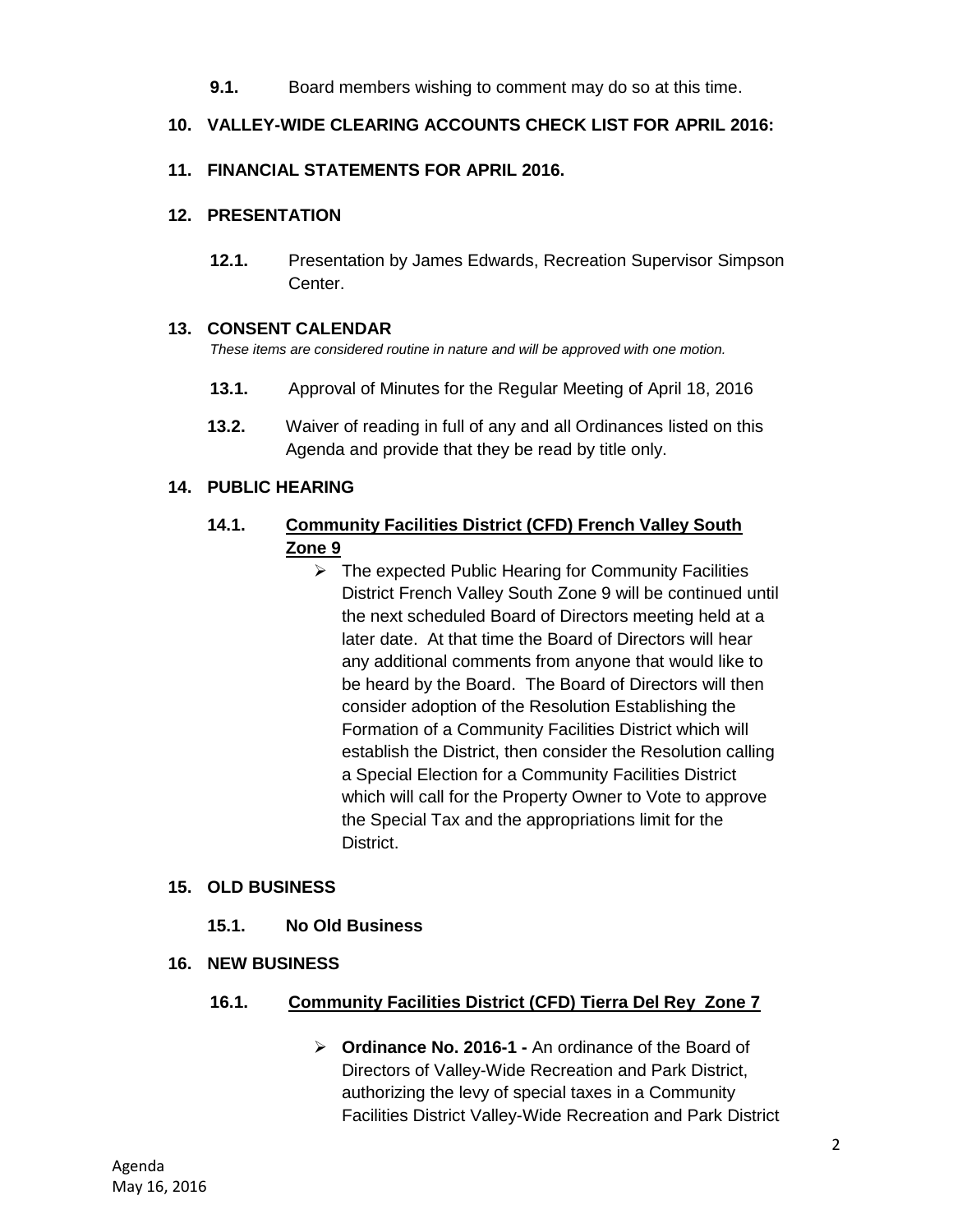French Valley Community Facilities District Zone 7 (Tierra Del Rey).

## **16.2. Community Facilities District (CFD) French Valley Zone 10 (French Valley 160)**

 **Resolution No. 952-16 -** Resolution of the Board of Directors of Valley-Wide Recreation and Park District declaring its intention to establish a Community Facilities District and to authorize the levy of Special Taxes. Valley-Wide Recreation and Park District French Valley Community Facilities District Zone 10 (French Valley 160).

# **16.3. Community Facilities District (CFD) French Valley Zone 12 (Washington Street)**

 **Resolution No. 953-16 -** Resolution of the Board of Directors of Valley-Wide Recreation and Park District declaring its intention to establish a Community Facilities District and to authorize the levy of Special Taxes. Valley-Wide Recreation and Park District French Valley Community Facilities District Zone 12 (Washington Street).

# **16.4. Community Facilities District (CFD) Winchester Zone 1 (The Woods I)**

 **Resolution No. 954-16 -** Resolution of the Board of Directors of Valley-Wide Recreation and Park District declaring its intention to establish a Community Facilities District and to authorize the levy of Special Taxes. Valley-Wide Recreation and Park District Winchester Community Facilities District Zone 1 (The Woods I).

# **16.5. Community Facilities District (CFD) Winchester Zone 4 (The Woods II)**

 **Resolution No. 955-16 -** Resolution of the Board of Directors of Valley-Wide Recreation and Park District declaring its intention to establish a Community Facilities District and to authorize the levy of Special Taxes. Valley-Wide Recreation and Park District Winchester Community Facilities District Zone 4 (The Woods II).

# **16.6. Community Facilities District (CFD) Winchester Zone 5 (The Woods III)**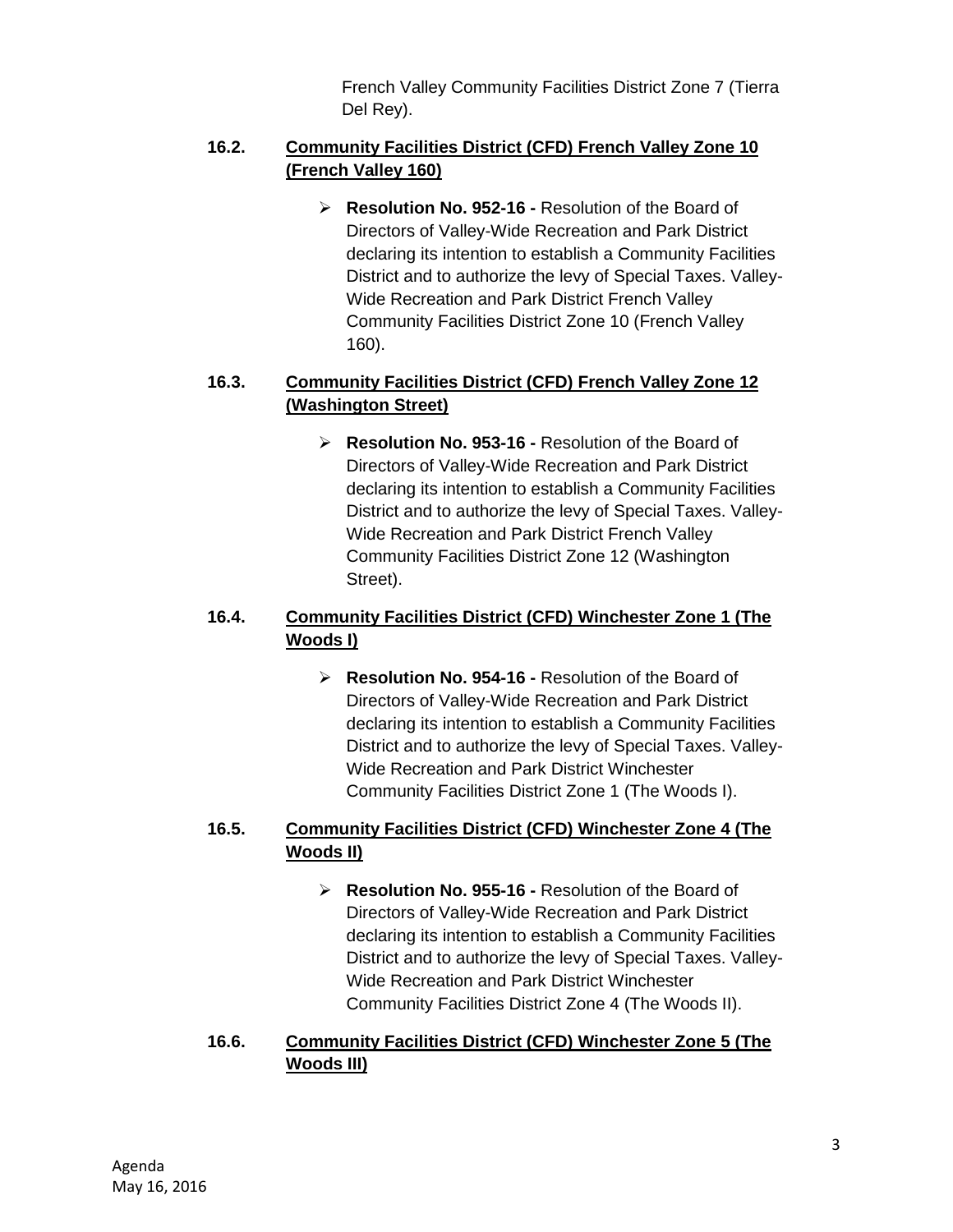**Resolution No. 956-16 -** Resolution of the Board of Directors of Valley-Wide Recreation and Park District declaring its intention to establish a Community Facilities District and to authorize the levy of Special Taxes. Valley-Wide Recreation and Park District Winchester Community Facilities District Zone 5 (The Woods III).

# **16.7. Community Facilities District (CFD) Winchester Zone 6 (The Woods IV)**

 **Resolution No. 957-16 -** Resolution of the Board of Directors of Valley-Wide Recreation and Park District declaring its intention to establish a Community Facilities District and to authorize the levy of Special Taxes. Valley-Wide Recreation and Park District Winchester Community Facilities District Zone 6 (The Woods IV).

# **16.8. Community Facilities District (CFD) Winchester Zone 2 (Conestoga I)**

 **Resolution No. 958-16 -** Resolution of the Board of Directors of Valley-Wide Recreation and Park District declaring its intention to establish a Community Facilities District and to authorize the levy of Special Taxes. Valley-Wide Recreation and Park District Winchester Community Facilities District Zone 2 (Conestoga I).

# **16.9. Community Facilities District (CFD) Winchester Zone 3 (The Conestoga II)**

 **Resolution No. 959-16 -** Resolution of the Board of Directors of Valley-Wide Recreation and Park District declaring its intention to establish a Community Facilities District and to authorize the levy of Special Taxes. Valley-Wide Recreation and Park District Winchester Community Facilities District Zone 3 (Conestoga II).

# **16.10. Community Facilities District (CFD) Winchester Zone 7 (Winchester Ranch)**

 **Resolution No. 960-16 -** Resolution of the Board of Directors of Valley-Wide Recreation and Park District declaring its intention to establish a Community Facilities District and to authorize the levy of Special Taxes. Valley-Wide Recreation and Park District Winchester Community Facilities District Zone 7 (Winchester Ranch).